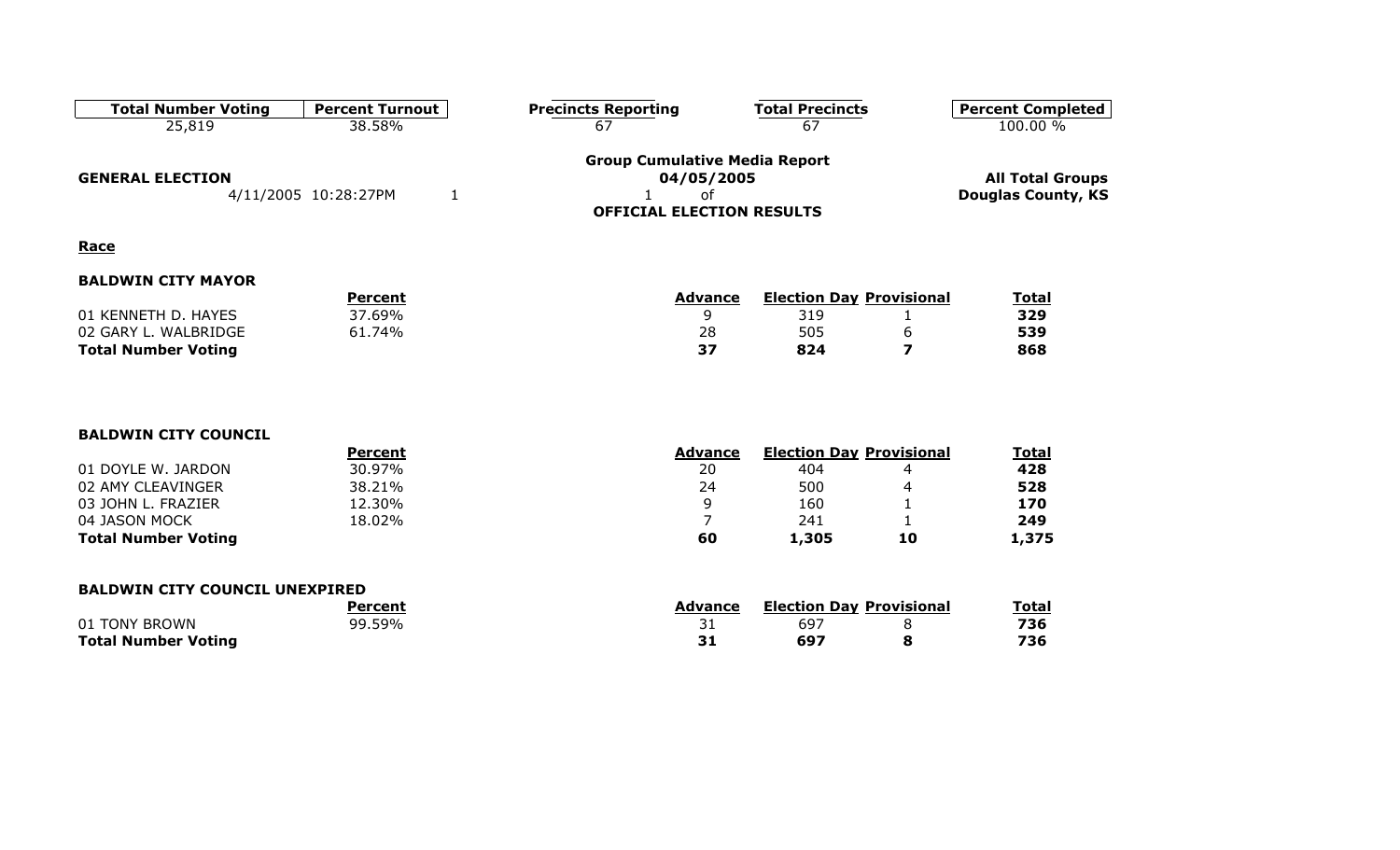#### **EUDORA CITY MAYOR**

|                            | Percent | Advance   | <b>Election Day Provisional</b> |  | <b>Total</b> |
|----------------------------|---------|-----------|---------------------------------|--|--------------|
| 01 TOM PYLE                | 99.39%  | 29        |                                 |  | 651          |
| <b>Total Number Voting</b> |         | <b>29</b> |                                 |  | 651          |

#### **EUDORA CITY COUNCIL**

|                            | Percent  | <b>Advance</b> | <b>Election Day Provisional</b> |    | Total |
|----------------------------|----------|----------------|---------------------------------|----|-------|
| 01 LORI C. FRITZEL         | 34.10%   |                | 481                             |    | 522   |
| 02 JOSEPH L. HURLA         | $6.66\%$ |                | 96                              |    | 102   |
| 03 TIMOTHY REAZIN          | 23.78%   | 17             | 342                             |    | 364   |
| 04 WILLIAM J. WHITTEN      | 34.88%   | 25             | 499                             |    | 534   |
| <b>Total Number Voting</b> |          | 79             | 1,418                           | 25 | 1,522 |

#### **LAWRENCE CITY COMMISSION**

|                            | <b>Percent</b> | <b>Advance</b> | <b>Election Day Provisional</b> |     | <u>Total</u> |
|----------------------------|----------------|----------------|---------------------------------|-----|--------------|
| 01 MIKE AMYX               | 23.12%         | 784            | 9,851                           | 57  | 10,692       |
| 02 TOM BRACCIANO           | 17.59%         | 573            | 7,522                           | 37  | 8,132        |
| 03 JIM CARPENTER           | 17.46%         | 476            | 7,552                           | 48  | 8,076        |
| 04 GEORGE GRIEB            | 2.87%          | 90             | 1,225                           |     | 1,326        |
| 05 SUE HACK                | 20.28%         | 634            | 8,683                           | 61  | 9,378        |
| 06 DAVID SCHAUNER          | 18.36%         | 536            | 7,901                           | 54  | 8,491        |
| <b>Total Number Voting</b> |                | 3,093          | 42,734                          | 268 | 46,095       |
| <b>LECOMPTON MAYOR</b>     |                |                |                                 |     |              |
|                            | Percent        | <b>Advance</b> | <b>Election Day Provisional</b> |     | <b>Total</b> |
| 01 ROY PASLAY              | 99.03%         |                | 101                             |     | 102          |
| <b>Total Number Voting</b> |                | 0              | 101                             |     | 102          |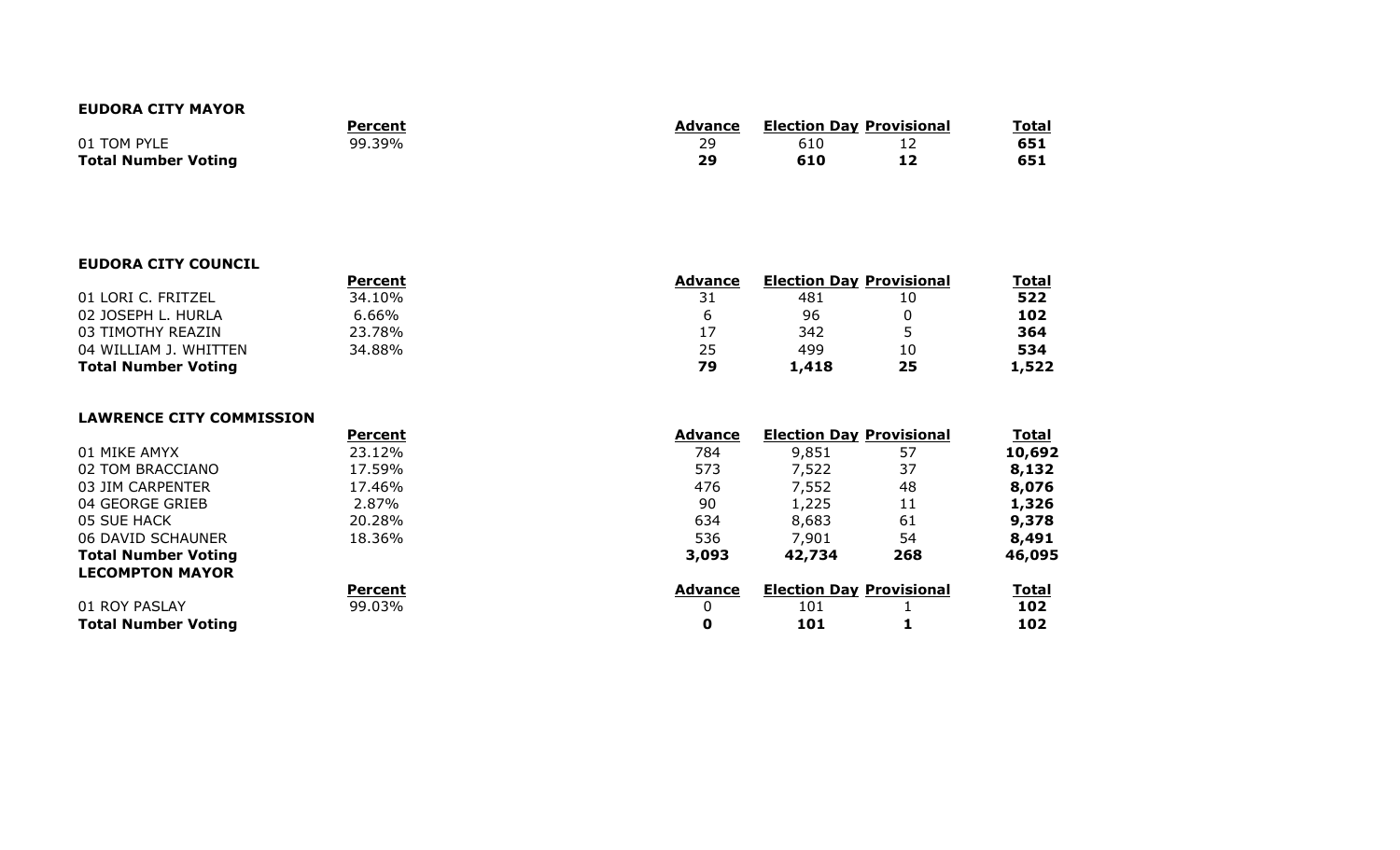#### **LECOMPTON CITY COUNCIL**

|                            | Percent | Advance | <b>Election Day Provisional</b> |  | <b>Total</b> |
|----------------------------|---------|---------|---------------------------------|--|--------------|
| 01 TIM J. MCNISH           | 43.63%  |         | 88                              |  | 89           |
| 02 MARK L. TUNSTALL        | 55.39%  |         |                                 |  | 113          |
| <b>Total Number Voting</b> |         |         | 201                             |  | 202          |

### **USD NO 289 SCHOOL BOARD MEMBER POS 3**

|                            |        | Advance | <b>Election Day Provisional</b> | Total |
|----------------------------|--------|---------|---------------------------------|-------|
| 01 SUSAN D. RADER          | 93.02% |         |                                 | 40    |
| <b>Total Number Voting</b> |        |         |                                 | 40    |

#### **USD NO 289 SCHOOL BOARD MEMBER POS 4**

|                            | Percent | Advance | <b>Election Day Provisional</b> |  | Total |  |
|----------------------------|---------|---------|---------------------------------|--|-------|--|
| 01 RON BLOSS               | 93.02%  |         |                                 |  | 40    |  |
| <b>Total Number Voting</b> |         |         |                                 |  | 40    |  |

#### **USD NO 289 SCHOOL BOARD MEMBER POS 5**

|                            | Percent        | Advance | <b>Election Day Provisional</b> |  | <b>Total</b> |  |
|----------------------------|----------------|---------|---------------------------------|--|--------------|--|
| 01 ROB PEARCE              | <u>ገ3.02% </u> |         | 40                              |  | 40           |  |
| <b>Total Number Voting</b> |                |         | 40                              |  | 40           |  |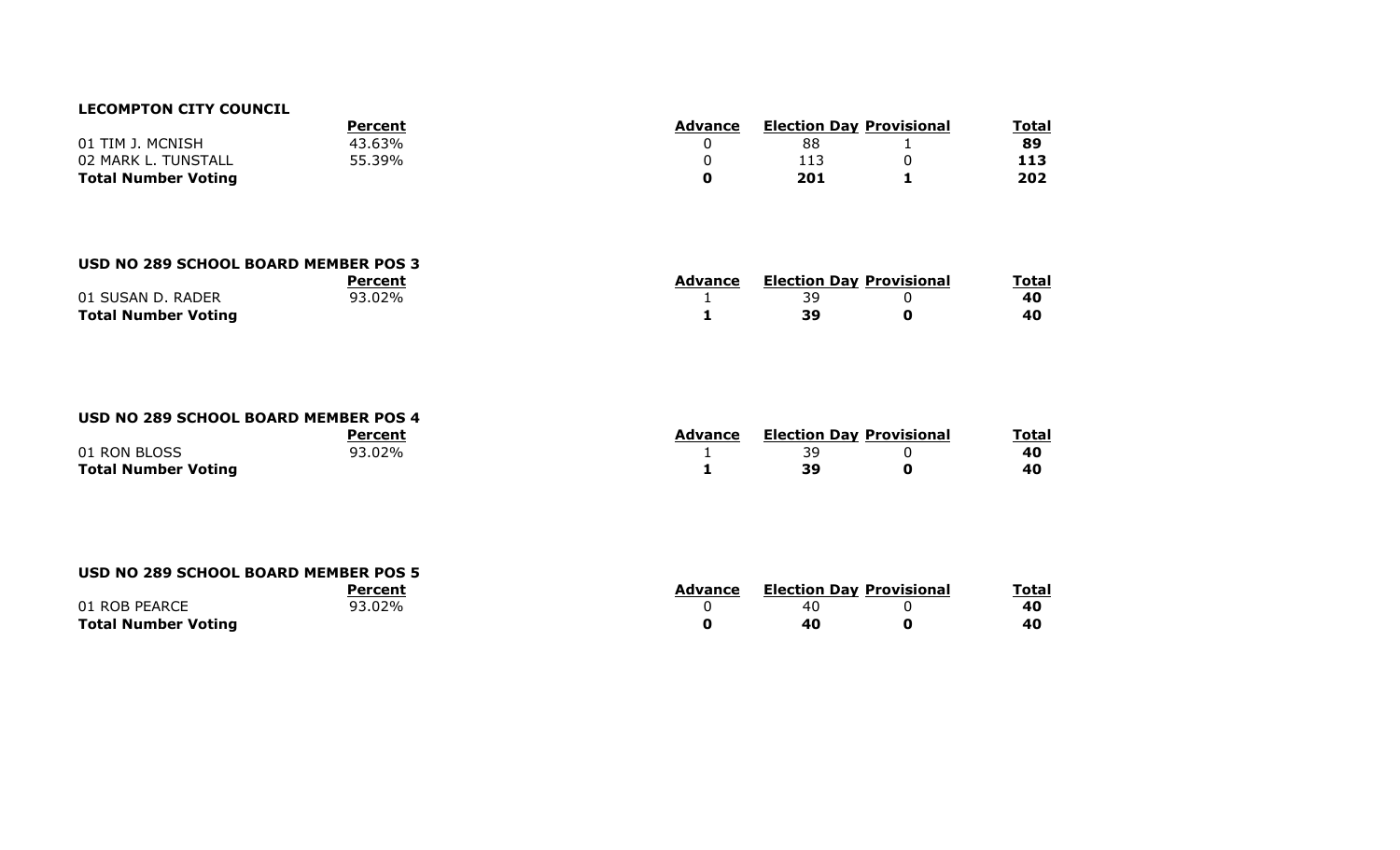#### **USD NO 289 SCHOOL BOARD MEMBER POS 6**

| Percent                    |        | Advance | <b>Election Day Provisional</b> | <b>Total</b> |  |
|----------------------------|--------|---------|---------------------------------|--------------|--|
| 01 ARDITH M. BELL          | 93.48% |         |                                 |              |  |
| <b>Total Number Voting</b> |        |         |                                 |              |  |

#### **USD NO 343 SCHOOL BOARD MEMBER POS 4**

|                            | Percent | <b>Advance</b> | <b>Election Day Provisional</b> | <b>Total</b> |
|----------------------------|---------|----------------|---------------------------------|--------------|
| 01 KEVIN WADE              | 98.88%  | --             | 426                             | 442          |
| <b>Total Number Voting</b> |         | --             |                                 | 442          |

#### **USD NO 343 SCHOOL BOARD MEMBER POS 5**

|                            | Percent | <b>Advance</b> | <b>Election Day Provisional</b> | <u>Total</u> |
|----------------------------|---------|----------------|---------------------------------|--------------|
| 01 LINDA D. BARANSKI       | 98.94%  |                |                                 | 465          |
| <b>Total Number Voting</b> |         |                | 446                             | 465          |

#### **USD NO 343 SCHOOL BOARD MEMBER POS 6**

|                            | Percent | Advance | <b>Election Day Provisional</b> | <b>Total</b> |
|----------------------------|---------|---------|---------------------------------|--------------|
| 01 KEVIN MORGISON          | 98.90%  |         |                                 | 448          |
| <b>Total Number Voting</b> |         |         |                                 | 448          |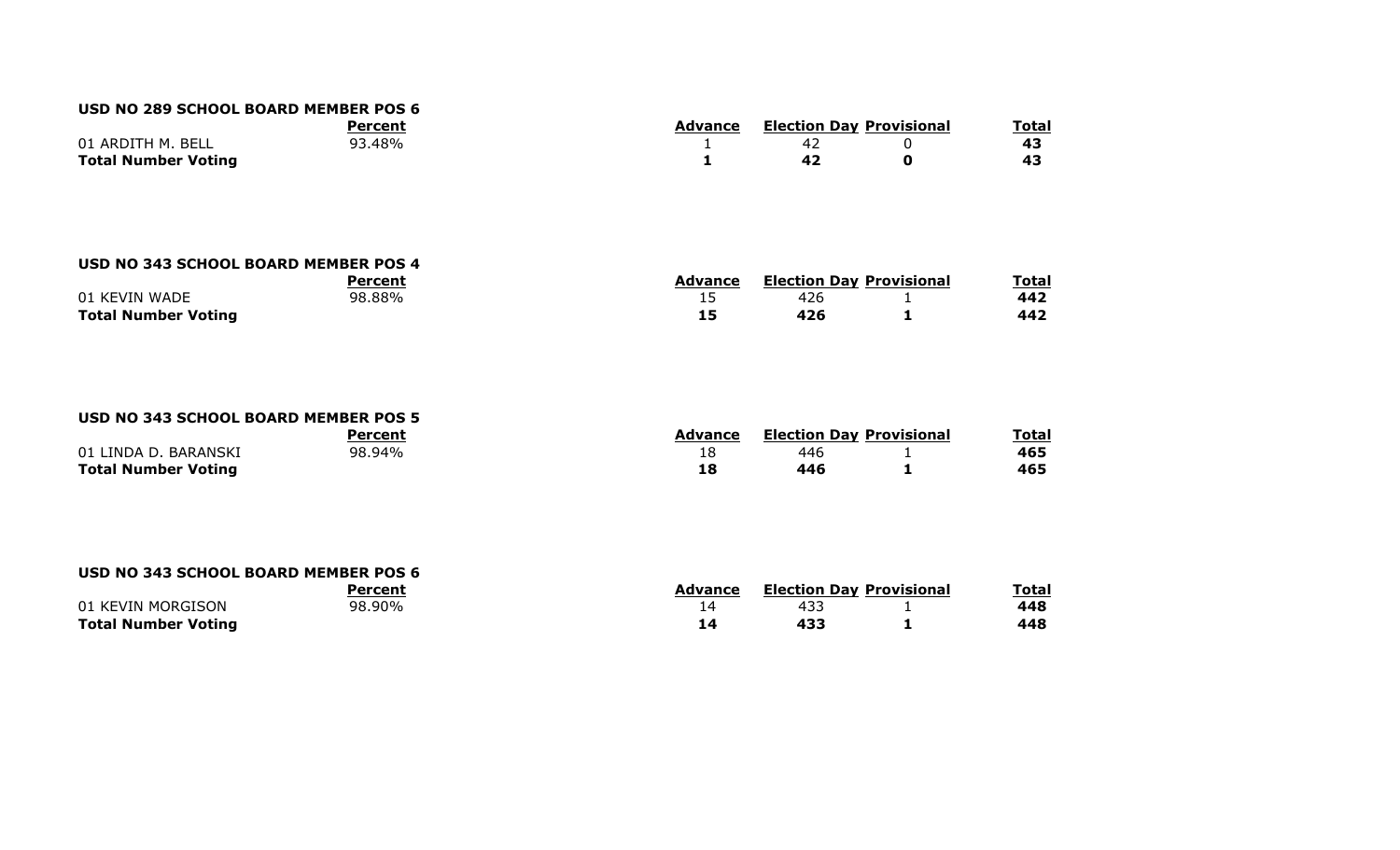### **USD NO 348 SCHOOL BOARD MEMBER POS 2**

|                            | Percent | <b>Franklin Co.</b> | <b>Advance</b> | <b>Election Day Provisional</b> |    | Total |
|----------------------------|---------|---------------------|----------------|---------------------------------|----|-------|
| 01 DAVID NORRIS            | 29.29%  |                     |                | 439                             |    | 476   |
| 02 LONNIE BROERS           | 70.71%  |                     | 44             | 1,095                           |    | 1,149 |
| <b>Total Number Voting</b> |         | 19                  | 59             | 534ء ک                          | 13 | 1,625 |

#### **USD NO 348 SCHOOL BOARD MEMBER POS 4**

|                             | Percent | Franklin Co. | Advance | <b>Election Day Provisional</b> | Total |
|-----------------------------|---------|--------------|---------|---------------------------------|-------|
| 01 RUTH C. BARKLEY          | 57.29%  |              |         | 898                             | 935   |
| 02 CHARLES (CHIP) HORNBERGE | 42.71%  | <u>ــ ـ</u>  |         | 643                             | 697   |
| <b>Total Number Voting</b>  |         |              |         | 1,541                           | L,632 |

#### **USD NO 348 SCHOOL BOARD MEMBER POS 5**

|                            | Percent | Franklin Co. | Advance | <b>Election Day Provisional</b> |    | <u>Total</u> |
|----------------------------|---------|--------------|---------|---------------------------------|----|--------------|
| 01 BILL BUSBY              | 99.21%  | . .          |         | 1,318                           | -- | 1,393        |
| <b>Total Number Voting</b> |         |              | 45      | 1,318                           | 13 | 1,393        |

#### **USD NO 348 SCHOOL BOARD MEMBER POS 6 PercentFranklin Co. Advance Election Day Provisional Total**<br>21 599 5 01 JAY HUNDLEY 43.55% 3 21 599 5 **628** 02 ANDE J. PARKS 56.45% 14 28 765 7 **814 Total Number Voting 17 49 1,364 12 1,442**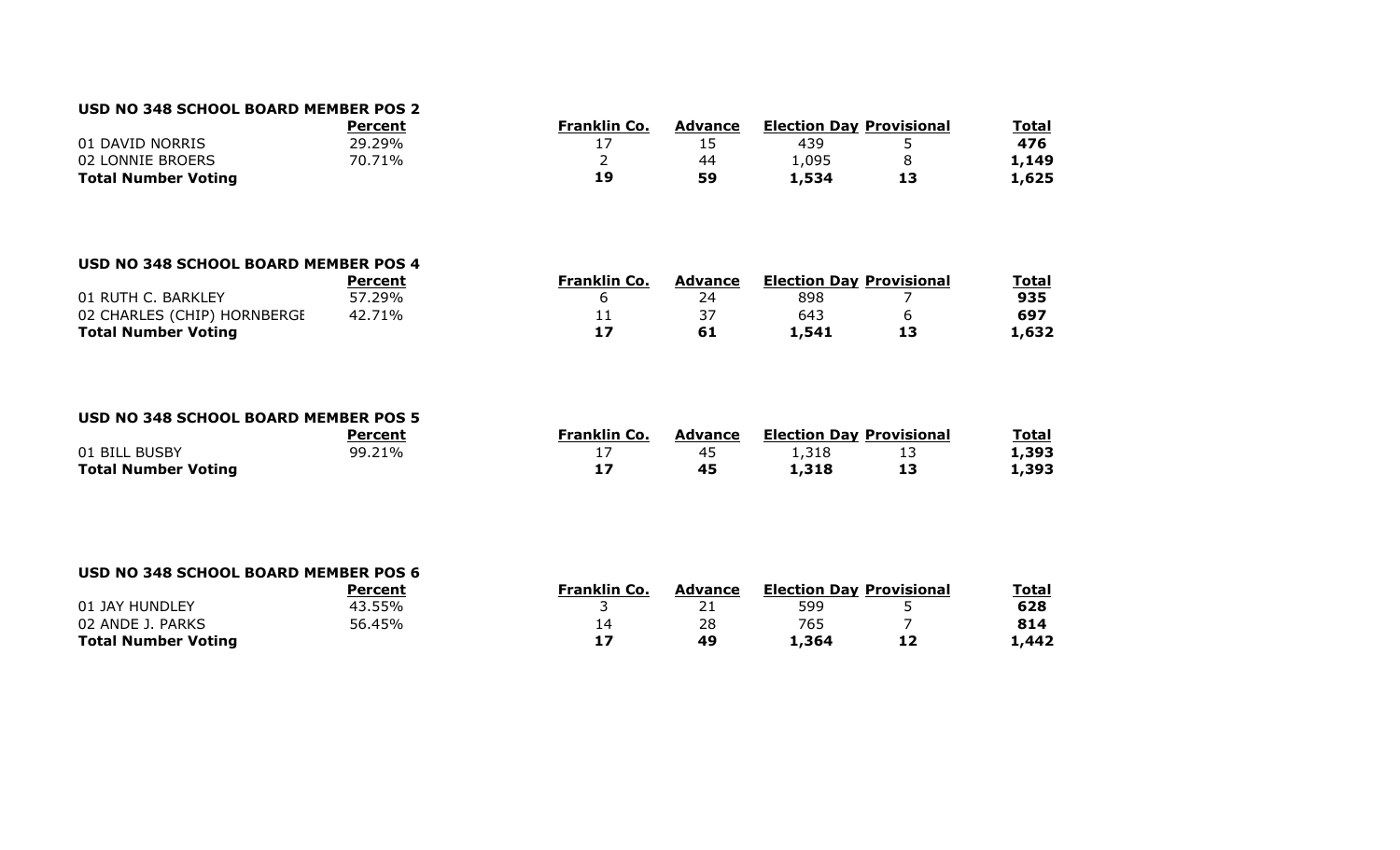#### **USD NO 434 SCHOOL BOARD MEMBER POS 4**

|                            | Percent | Advance | <b>Election Day Provisional</b> | <b>Total</b> |    |
|----------------------------|---------|---------|---------------------------------|--------------|----|
| 01 FRANKLIN A. RHODES      | 61.19%  |         | 38                              |              | 41 |
| 02 BRAD FISCHER            | 34.33%  |         |                                 |              |    |
| <b>Total Number Voting</b> |         |         |                                 |              | 64 |

#### **USD NO 434 SCHOOL BOARD MEMBER POS 5**

|                            |        | Advance | <b>Election Day Provisional</b> |  | Total |
|----------------------------|--------|---------|---------------------------------|--|-------|
| 01 RANDY BOUDEMAN          | 96.43% |         | - -                             |  | 54    |
| <b>Total Number Voting</b> |        |         |                                 |  | 54    |

#### **USD NO 434 SCHOOL BOARD MEMBER POS 6**

| Percent                    |        | Advance | <b>Election Day Provisional</b> | <u>Total</u> |
|----------------------------|--------|---------|---------------------------------|--------------|
| 01 CLAYTON R. LEE          | 32.81% |         |                                 | 21           |
| 02 CAROLYN HUG             | 62.50% |         | 30                              | 40           |
| <b>Total Number Voting</b> |        |         | 59                              |              |

#### **USD NO 450 SCHOOL BOARD MEMBER POS 4**

|                            | Percent | Advance | <b>Election Day Provisional</b> |  | Total |  |
|----------------------------|---------|---------|---------------------------------|--|-------|--|
| 01 ANN DUNN                | 52.04%  |         |                                 |  |       |  |
| 02 LINDA OLIVA HERSH       | 43.88%  |         | 40                              |  |       |  |
| <b>Total Number Voting</b> |         |         | 90                              |  | 94    |  |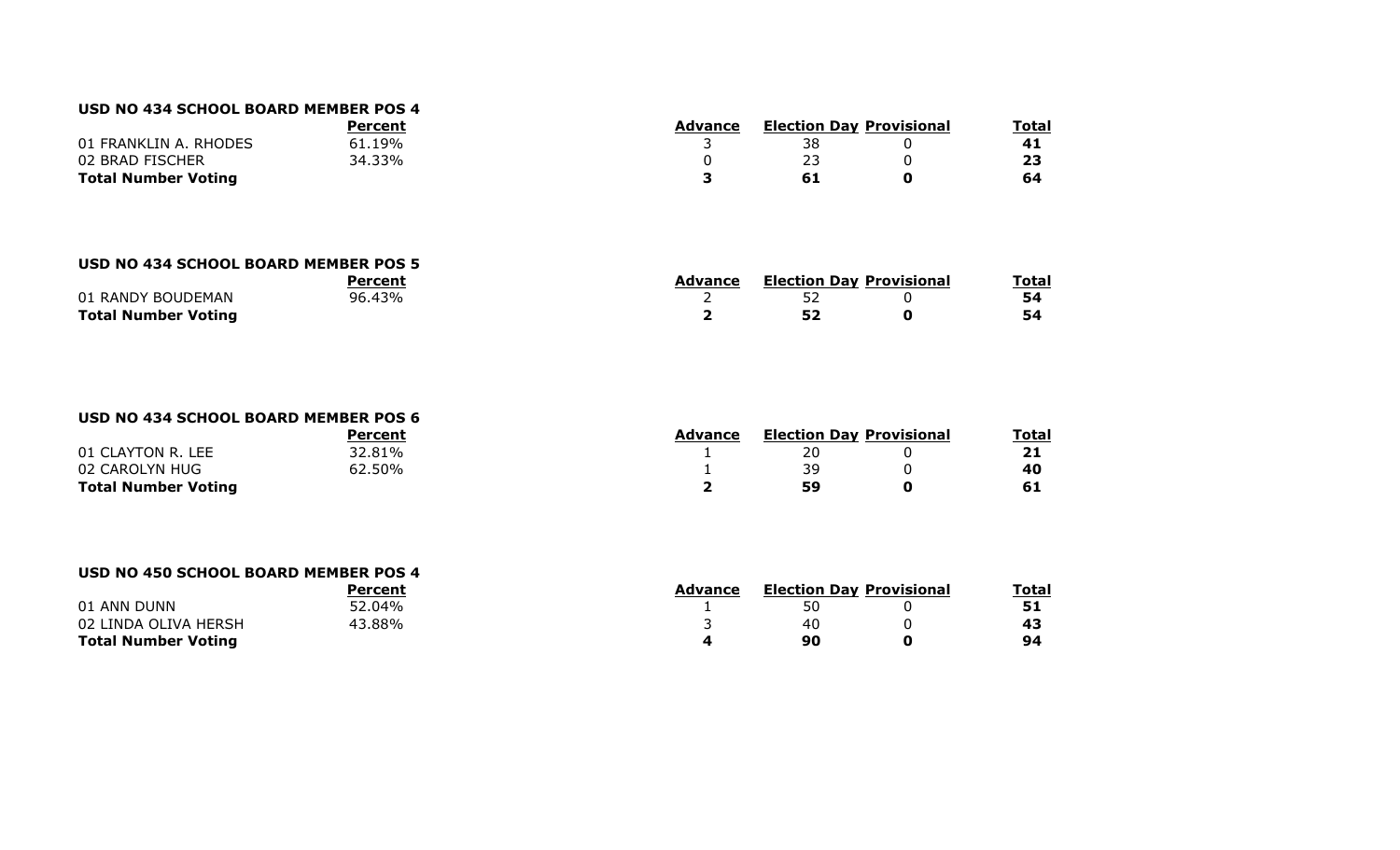#### **USD NO 450 SCHOOL BOARD MEMBER POS 5**

|                            | Percent | Advance |  | <b>Election Day Provisional</b> |  |
|----------------------------|---------|---------|--|---------------------------------|--|
| 01 KENNETH R. SCOTT        | 96.59%  |         |  |                                 |  |
| <b>Total Number Voting</b> |         |         |  |                                 |  |

#### **USD NO 450 SCHOOL BOARD MEMBER POS 6**

|                            | Percent | Advance | <b>Election Day Provisional</b> |  | <b>Total</b> |  |
|----------------------------|---------|---------|---------------------------------|--|--------------|--|
| 01 STEVE WALKER            | 96.55%  |         |                                 |  | 84           |  |
| <b>Total Number Voting</b> |         |         |                                 |  | 84           |  |

#### **USD NO 491 SCHOOL BOARD MEMBER**

|                            | <b>Percent</b> | <u>eavenworth C Johnson Co.</u> |    | <b>Advance</b> | <b>Election Day Provisional</b> |    | <b>Total</b> |
|----------------------------|----------------|---------------------------------|----|----------------|---------------------------------|----|--------------|
| 01 BRANDEN BOYD            | 12.95%         | + +                             |    | 10             | 332                             |    | 359          |
| 02 BRENDA CLARK            | 25.03%         | 20                              |    | 27             | 634                             |    | 694          |
| 03 MARION R. JOHNSON       | 19.62%         | 12                              |    | 24             | 498                             |    | 544          |
| 04 JIM MARTIN              | 22.07%         | 15                              |    | 24             | 560                             |    | 612          |
| 05 BOB RICE                | 20.34%         | 18                              | 8  | 31             | 502                             |    | 564          |
| <b>Total Number Voting</b> |                | 76                              | 30 | 116            | 2,526                           | 25 | 2,773        |

#### **USD NO 497 SCHOOL BOARD MEMBER**

| Percent | Leavenworth C |       |                |     | <u>Total</u>                    |
|---------|---------------|-------|----------------|-----|---------------------------------|
| 27.30%  | 50            | 640   | 7,791          | 46  | 8,527                           |
| 23.18%  | 37            | 528   | 6,633          | 41  | 7,239                           |
| 37.37%  | 55            | 770   | 10,787         | 60  | 11,672                          |
| 12.14%  | 17            | 284   | 3,468          | 23  | 3,792                           |
|         | 159           | 2,222 | 28,679         | 170 | 31,230                          |
|         |               |       | <b>Advance</b> |     | <b>Election Day Provisional</b> |